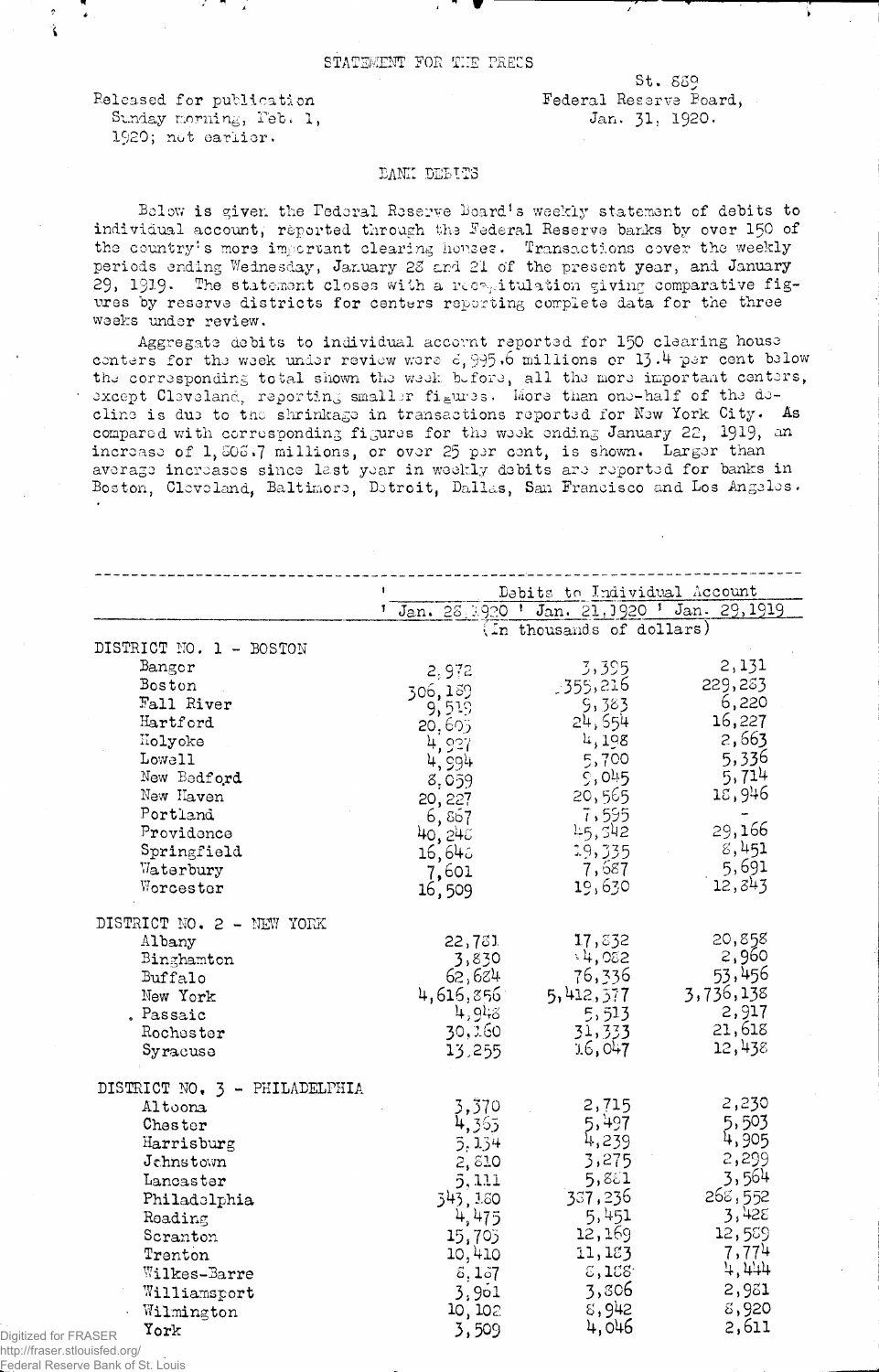|                                        |                 |                              | St. 539a                                    |
|----------------------------------------|-----------------|------------------------------|---------------------------------------------|
|                                        | -1              | Debits to Individual Account |                                             |
|                                        |                 |                              | 1 Jan. 28, 1920 Jan. 21, 1920 Jan. 29, 1919 |
| DISTRICT NO. 4 - CLEVELAND             |                 | (In thousands of dollars)    |                                             |
| Akron                                  | 18,632          | 28,832                       | 16,045                                      |
| Cincinnati                             | 61,4Ç2          | 69,333                       | 52,211                                      |
| Cleveland                              | 164, 1.4        | 157,648                      | 125,878                                     |
| Columbus                               | 27,226          | 33,013                       | 21,525                                      |
| Dayton                                 | 11,753          | 12,573                       | 10,545                                      |
| Erie                                   | 6,259           | 7,569                        | 6,524                                       |
| Greensburg                             | 4,822           | 3,725                        | 3,537                                       |
| Lexington                              | 11,708          | 13,470                       | 9,716                                       |
| Oil City                               | 2,315           | 2,874                        | 1,755                                       |
| Pittsburgh                             | 151,501         | 190,525                      | 175,877                                     |
| Springfield                            | 3,012           | 4,109                        | 3,157                                       |
| Toledo                                 | 29,432          | 33,009                       | 21,351                                      |
| Wheeling                               | 9,855           | 3,714                        | 10,716                                      |
| Youngs town                            | 17,659          | 14,072                       | 14,287                                      |
| DISTRICT NO. 5 - RICHMOND<br>Baltimore |                 |                              |                                             |
| Charleston                             | 99,710          | 111,390<br>11,744            | 72,921<br>6,690                             |
| Charlotte                              | 11,648          | 11,326                       | 6,300                                       |
| Columbia                               | 9,259<br>9,587  | 10,286                       | 5,824                                       |
| Norfolk                                | 20, 114         | 22,899                       | 19,449                                      |
| Raleigh                                | 5,500           | 5,900                        | 5,319                                       |
| Richmond                               | 27,691          | 35,642                       | 24,196                                      |
| DISTRICT NO. 6 - ATLANTA               |                 |                              |                                             |
| Atlanta                                | 33,067          | 35,379                       | 23,548                                      |
| Augus ta<br>Birmingham                 | 12,923          | 13,255                       | 6,446                                       |
| Chattanooga                            | 15,593          | 36,347<br>13,380             | 9,685<br>7,591                              |
| Jacksonville                           | 12,543          | 14,0.5                       | 10,563                                      |
| Knoxville                              | 16,562          | 7,377                        | 4,758                                       |
| Macon                                  | 6,659<br>10,019 | 3,314                        | 4,944                                       |
| Mobile                                 | 9,795           | 9,634                        | 6,413                                       |
| Montgomery                             | 6,236           | 6,933                        | 4,145                                       |
| Nashville                              | 27,915          | 25,885                       | 18,964                                      |
| New Orleans                            | 83,504          | 91,781                       | 69,239                                      |
| Pensacola                              | 2,197           | 2,809                        | 2,071                                       |
| Savannah                               | 19,747          | 23,556                       | 12,301                                      |
| Tampa                                  | 6,373           | 5,926                        | 4,594                                       |
| Vicksburg                              | 2,190           | 2,592                        | 1,874                                       |
| DISTRICT NO. 7 - CHICAGO               |                 |                              |                                             |
| Bay City                               | 4,045           | 3,907                        | 2,848                                       |
| Bloomington                            | 2,521           | 2,711                        | 2,227                                       |
| Cedar Rapids                           | 9,691           | 8,505                        | 4,440                                       |
| Chicago                                | 676,679         | 806,752                      | 544,374                                     |
| Davenport                              | 6,578           | 6,352                        | 5,931                                       |
| Decatur<br>Des Moines                  | 3,604           | 4,709<br>22,280              | 2,884<br>16,020                             |
| Detroit                                | 21,412          | 181,862                      | 93,136                                      |
| Dubuque                                | 127,715         | 3,389                        | 1,800                                       |
| Flint                                  | 3,088<br>10,000 | 13,000                       | 4,293                                       |
| Ft. Wayne                              | 5,128           | 7,517                        | 4,569                                       |
| Grand Rapids                           | 20,521          | 23,55E                       | 16,602                                      |
| Indianapolis                           | 33,817          | 40,497                       | 26,693                                      |
| Jackson                                | 4,868           | 5,088                        |                                             |
| Kalamazeo                              | 4,312           | 4,531                        | 2,644                                       |
| Lansing                                | 5,160           | 5,870                        | 3,125                                       |
| Milwaukee                              | 55,689          | 74,922                       | 49,411                                      |
| Peoria                                 | 9,540           | 11,918                       | 10,362                                      |
| Rockford                               | 4,886           | 5,716                        | 4,033                                       |
| Sioux City<br>South Bend               | 15,902          | 16,870<br>3,230              | 16,765<br>500                               |
| Springfield                            | 3,119           | 4,135                        | 2,851                                       |
| Waterloo                               | 3,333           | 3,563                        | 2,854                                       |
|                                        | 2,793           |                              |                                             |

 $\mathcal{L} = \mathcal{L} = \mathcal{L}$ 

7

Ţ

 $\frac{1}{2}$ 

J.

Digitized for FRASER<br>http://fraser.stlouisfed.org/<br>Federal Reserve Bank of St. Louis

 $\ddot{\phantom{0}}$ 

Ã,

 $\frac{1}{\epsilon}$ 

 $\ddot{\phantom{a}}$ 

 $\mathcal{F} \subset \mathcal{F}$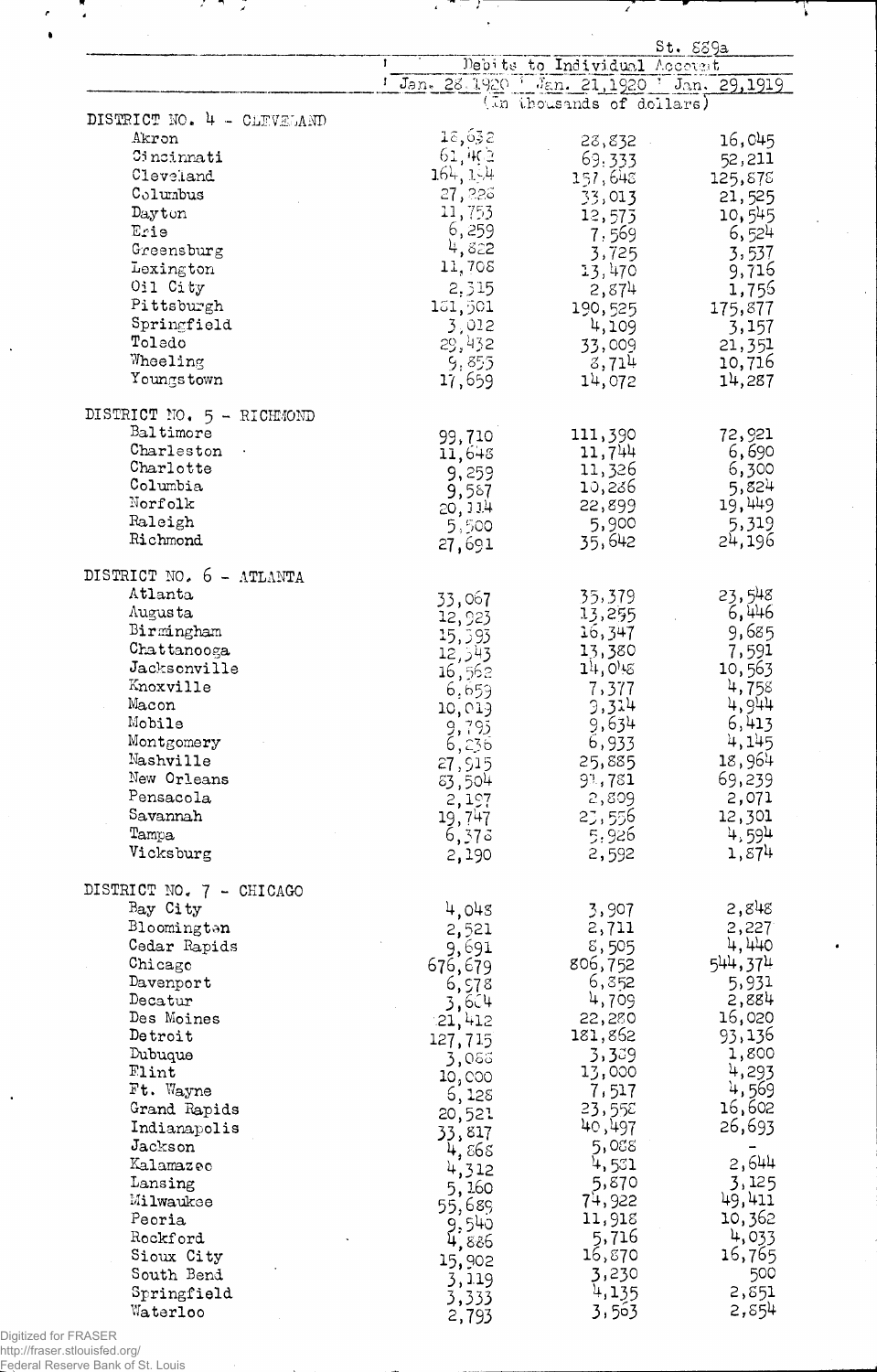St. SE9b

 $\sqrt{2}$ 

 $\hat{\mathcal{A}}$ 

 $\sim$ 

|                               |                                              | Debits to Individual Account                    |                 |
|-------------------------------|----------------------------------------------|-------------------------------------------------|-----------------|
|                               |                                              | 1 Jan. 28, 1920 1 Jan. 21, 1920 1 Jan. 29, 1919 |                 |
|                               |                                              | $(\overline{\text{In}}$ thousands of dollars)   |                 |
| DISTRICT NO. 8 - ST. LOUIS    |                                              |                                                 |                 |
| Evansville                    | 5,325                                        | 5,825                                           | 4,252           |
| Little Rock                   |                                              | 10,462                                          | 7,689           |
| Louisville                    |                                              | 41,756                                          | 41,643          |
| Memphis                       |                                              | 50,258                                          | 28,703          |
| St. Louis                     | $9,365$<br>$55,750$<br>$45,969$<br>$146,440$ | 169,946                                         | 129,907         |
|                               |                                              |                                                 |                 |
| DISTRICT NO. 9 - MINNEAPOLIS  |                                              | 1,597                                           | 1,130           |
| Aberdeen<br>Billings          | 3,829                                        | 2,429                                           | 1,649           |
| Duluth                        | 2,133<br>16,502                              | 19,084                                          | 29,534          |
| $r_{\text{argo}}$             |                                              | 3,116                                           | 1,763           |
| Grand Forks                   | 2,549                                        | 1,554                                           | 1,062           |
| Great Falls                   | 1,452                                        | 2,693                                           | 2,925           |
| Helena                        | 2,675                                        | 2,403                                           | 2,352           |
|                               | 2,615                                        | 97,751                                          | 64,792          |
| Minneapolis<br>St. Paul       | 81,537                                       | 36,804                                          | 34,833          |
| Sioux Falls                   | 36,032                                       | 6,829                                           |                 |
| Superior                      | 6,800                                        | 2,024                                           | 1,300           |
| Winona.                       | 1,687                                        | 1,130                                           | 901             |
|                               | 911                                          |                                                 |                 |
| DISTRICT NO. 10 - KANSAS CITY |                                              |                                                 |                 |
| Atchison                      | 563                                          | 570                                             |                 |
| Bartlesville                  | 3,010                                        | 3,819                                           | 1,733           |
| Cheyenne                      | 1,641                                        | 2,132                                           |                 |
| Colorado Springs              | 3,155                                        | 3,054                                           | 1,809           |
| Denver                        | 44,579                                       | 58,476                                          | 27,515          |
| Joplin                        | 3,467                                        | 3,732                                           | 2,767           |
| Kansas City, Kan.             | 3,915                                        | 4,622                                           | 3,065           |
| Kansas City, Mo.              | 94, 162                                      | 110,001                                         | 78,456          |
| Muskogee                      | 5,567                                        | 7,855                                           | 2,604           |
| Oklahoma City                 | 17,762                                       | 21,574                                          | 12,895          |
| Omaha                         | 60,831                                       | 64,569                                          | 59,454          |
| Pueblo                        | 4,819                                        | 4,094                                           | 3,199           |
| St. Joseph                    | 21, 265                                      | 25,856                                          | 22,059          |
| Topeka                        | 5,067                                        | 5,939                                           | 3,718           |
| Tulsa                         | 25,706                                       | 28,031                                          | 13,790          |
| Wichita                       | 11,818                                       | 13,957                                          | 7,866           |
|                               |                                              |                                                 |                 |
| DISTRICT NO. 11 - DALLAS      |                                              | 1,961                                           | 1,191           |
| Albuquerque                   | 1,592                                        | 4,450                                           | 3,542           |
| Austin                        | 3,409                                        |                                                 | 3,635           |
| Beaumont                      | 4,430                                        | 4,785                                           | 28,901          |
| Dallas                        | 44,220                                       | 57,987                                          | 5,919           |
| El Paso                       | 9,119                                        | 9,070                                           | 17,281          |
| Ft. Worth                     | 23,356                                       | 24,497                                          |                 |
| Galveston                     | 8,002                                        | 12,559                                          | 6,303<br>24,271 |
| Houston                       | 37,603                                       | 35,777                                          |                 |
| San Antonio                   | 8,290                                        | 9,241                                           | 5,222           |
| Shreveport                    | 3,294                                        | 10,771                                          | 997             |
| Texarkana                     | 1,664                                        | 2,380                                           | 1,678           |
| Tucson                        | 1,432                                        | 1,624                                           | 3,063           |
| Waco                          | 3,866                                        | 4,250                                           |                 |

 $\bar{\gamma}$ 

 $\ddot{\phantom{0}}$ 

 $\ddot{\cdot}$ 

 $\mathcal{F}$ -752

 $\epsilon$ 

 $\bullet$ 

l,

 $\hat{\mathcal{A}}$ 

 $\hat{\boldsymbol{\epsilon}}$ 

Digitized for FRASER<br>http://fraser.stlouisfed.org/<br>Lederal Reserve Bank of St. Louis